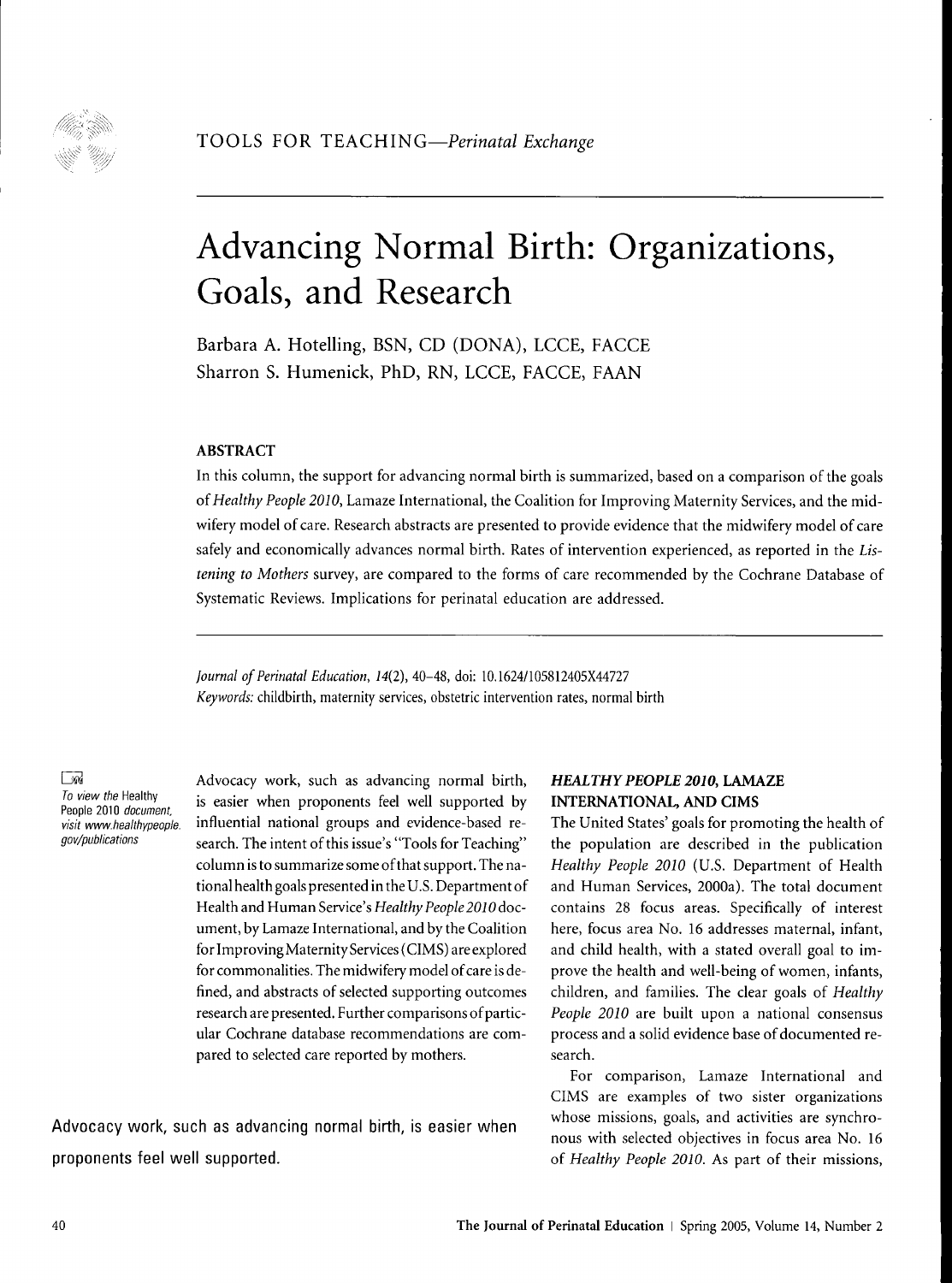both Lamaze International and CIMS promote health related to maternity care. In carrying out any advocacy role, it is useful and strengthening to clarify how one's plans and activities have, as their foundation, both national consensus and a researched evidence base. Towards that end. Table 1 outlines the synchrony between *Healthy People 2010,* Lamaze International, and CIMS.

# **MODELS OF MATERNITY CARE**

Lamaze International and CIMS advance their missions and goals for healthy births through implicitly promoting a midwifery model of care that can be implemented in hospitals, birth centers, and home birth practices. In contrast. *Healthy People 2010* focuses solely on birth outcomes.

The midwifery model of care is a wellness model that improves maternal/birth outcomes and substantially reduces health-care costs by charging lower fees and using fewer interventions. According to the Citizens for Midwifery (1996), the definition of the midwives' model of care includes

- monitoring the physical, psychological, and social well-being of the mother throughout the childbearing cycle;
- providing the mother with individualized education, counseling, prenatal care, continuous hands-on assistance during labor and birth, and postpartum support;
- minimizing technological interventions; and
- identifying and referring women who require obstetrical attention.

The midwifery model of care is typically practiced by most midwives and can be practiced by physicians. With its focus on minimizing technological interventions and providing individualized support, the midwifery model of care can reduce costs without compromising safety. Thus, the midwifery model of care can improve birth outcomes and the accessibility to affordable health care. These viewpoints are supported by findings developed in five large research studies, briefly described below.

# *Outcome Comparisons of Certified Nurse-Midwives and Physicians*

MacDorman and Singh (1991) compared 153,000 U.S. women attended by certified-nurse midwives (CNMs) with a random sampling of 685,000 similar women attended by physicians. After controlling for sociodemographic and medical risk factors. the researchers reported that, compared to the singleton, vaginal-birth infants born in the physicians' group, the infants of mothers who were cared for by CNMs were

- 1/3 less likely to die in the first week;
- 20% less likely to die in the first year; and
- 1/3 less likely to be low-birth weight.

In another study, researchers conducted a comparison of midwifery care at Booth Maternity Center and medical care at Thomas lefferson University Hospital, both located in Philadelphia (Baruffi et al, 1984). The study included 796 women who gave birth at Booth Maternity Center and 804 women with similar sociodemographic characteristics who gave birth at Thomas Jefferson University Hospital. After controlling for medical-obstetric risk, the researchers found that neonatal morbidity rates and the infants' length of stay in the nursery were lower at Booth Maternity Center than at Thomas Jefferson University Hospital. Neonatal mortality rates did not differ between the two institutions.

# *Examples of Outcomes ofCNM Services for Low-Income/High-Risk Pregnant Women*

Over a period of 12 years, researchers examined a total of 36,400 nurse-midwife-attended births at the Los Angeles County and University of Southern California Women's Hospital Birth Center (Gruelich et al, 1994). Among low-income women who qualified for care in the facility's in-hospital birth center, the researchers collected the following statistics:

- 1. 2% had a primary cesarean birth;
- 2. 2% had an instrumental birth;
- 3. 5% had an episiotomy;
- 4. 60% had intact perineums; and
- 5. newborn outcomes were excellent, with intensive care for 1.5%.

In another study conducted in the United States, researchers examined maternity care and outcomes at North Central Bronx Hospital in New York, a city hospital for the medically indigent (Haire & Elsberry, 1991). Midwives cared for low-risk mothers, and physicians comanaged all high-risk mothers. Obstetric interventions were used only when medically indicated. The researchers found that

• 70% of mothers were considered at risk or high risk;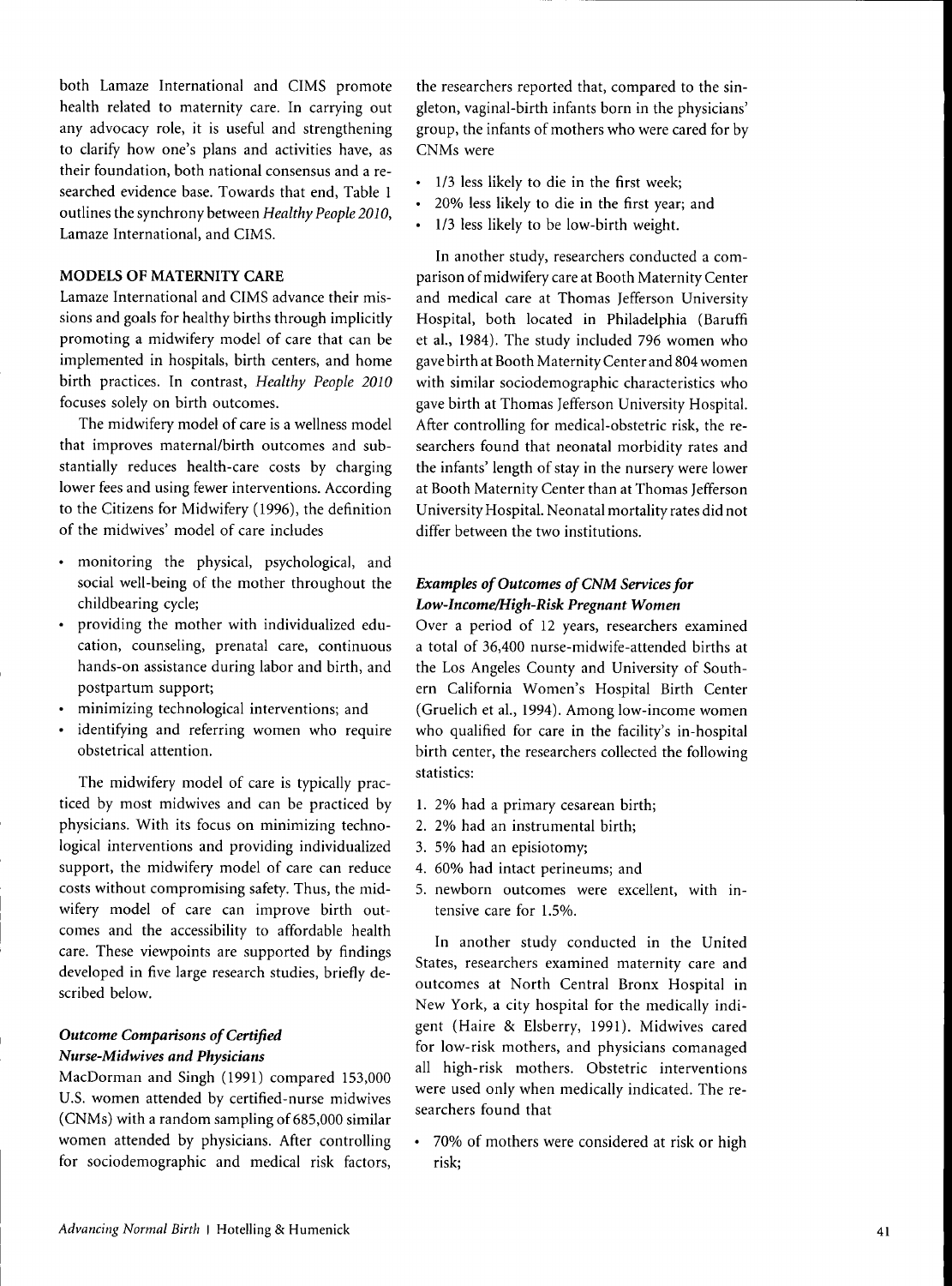|                                                                                                                                                           |                                                                 | <b>Healthy People 2010</b>                                                                                                                                                                                                                                                                                                                                                                                                                                                                                | Lamaze International                                                                                                                                                                                                                                                                                                                                                                                                                                                                   | <b>CIMS</b>                                                                                                                                                                                                                                                                                                                                                                                                                                            |
|-----------------------------------------------------------------------------------------------------------------------------------------------------------|-----------------------------------------------------------------|-----------------------------------------------------------------------------------------------------------------------------------------------------------------------------------------------------------------------------------------------------------------------------------------------------------------------------------------------------------------------------------------------------------------------------------------------------------------------------------------------------------|----------------------------------------------------------------------------------------------------------------------------------------------------------------------------------------------------------------------------------------------------------------------------------------------------------------------------------------------------------------------------------------------------------------------------------------------------------------------------------------|--------------------------------------------------------------------------------------------------------------------------------------------------------------------------------------------------------------------------------------------------------------------------------------------------------------------------------------------------------------------------------------------------------------------------------------------------------|
| Lma<br>To view focus area No.16<br><i>in the</i> Healthy People<br>2010 document, visit<br>www.healthypeople.gov/<br>Document/HTML/Volume2/<br>16MICH.htm | Contact Information                                             | Washington, DC<br>www.healthypeople.gov/<br>Publications<br>1-800-367-4725                                                                                                                                                                                                                                                                                                                                                                                                                                | Washington, DC<br>www.lamaze.org<br>1-800-368-4404                                                                                                                                                                                                                                                                                                                                                                                                                                     | Ponte Vedra Beach, FL<br>www.motherfriendly.org<br>1-888-282-2467                                                                                                                                                                                                                                                                                                                                                                                      |
|                                                                                                                                                           | An Overview of Goals<br>Related to Health<br>and Wellness       | The goals of Healthy<br>People 2010 are<br>centered around 28<br>focus areas with 467 specific<br>objectives. The over-riding<br>goals are to<br>increase the quality and<br>$\bullet$<br>years of healthy life and<br>eliminate health disparities.<br>Among the 28 focus areas, No. 16<br>addresses maternal, infant, and<br>child health. The overall goal is to<br>improve the health and well-being<br>of women, infants, children, and<br>families.                                                 | Lamaze International's<br>stated mission is to<br>promote, support, and<br>protect normal birth<br>through education and<br>advocacy. The organization's<br>vision is a world of<br>confident women<br>choosing normal birth.                                                                                                                                                                                                                                                          | The goal of CIMS is to<br>promote a wellness model<br>of maternity care that will<br>improve birth outcomes and<br>substantially reduce costs.                                                                                                                                                                                                                                                                                                         |
|                                                                                                                                                           | Organization and<br>Involvement in<br>Community<br>Partnerships | An alliance of more than 350<br>national organizations and 250<br>state public health, mental<br>health, substance abuse, and<br>environmental agencies. The<br>first document was entitled<br>Healthy People 1980.<br>"Community partnerships,<br>particularly when they<br>reach out to nontraditional<br>partners, can be among<br>the most effective<br>tools for improving health<br>in communities.                                                                                                 | An organization formed in 1960<br>under the name of the<br>American Society for<br>Psychoprophylaxis in Obstetrics<br>(ASPO). The organization later<br>changed its name to Lamaze<br>International.<br>In 1994, Lamaze International<br>sponsored a summit of similar<br>groups, which over time formed<br>into CIMS. For several years,<br>Lamaze International provided<br>leadership and office support<br>for CIMS as the organization<br>evolved and was eventually<br>launched. | A collaborative effort among a<br>broad spectrum of maternity<br>service providers including<br>midwives, physicians, nurses,<br>childbirth educators, lactation<br>consultants, and labor support<br>and postpartum doulas. The<br>coalition has grown to include<br>more than 90,000 birthing<br>professionals. Additionally, a<br>multitude of organizations<br>endorses the coalition's Mother-<br>Friendly Childbirth™ Initiative<br>(see below). |
| <u>_m</u><br>To view The Mother-Friendly<br>Childbirth <sup>™</sup> Initiative, visit<br>www.motherfriendly.org/<br>MFCI                                  | Decision-Making<br>Processes                                    | Healthy People 2010 is grounded<br>in science, built through a<br>public consensus process with<br>the members of its alliance.<br>It is an example of the<br>private and public sections<br>working together.<br>A new objective first appeared<br>in Healthy People 2010 after<br>Lamaze International and others<br>lobbied for its addition. Now,<br>focus area No. 16 includes<br>the goal to increase the<br>proportion of pregnant women<br>who attend a series of prepared<br>childbirth classes. | Lamaze International is a<br>membership organization open<br>to childbirth educators, parents,<br>and perinatal care providers.<br>Members elect a board of<br>directors. The board of directors<br>develops strategic plans that are<br>ratified by Lamaze International<br>members at the organization's<br>annual meetings.                                                                                                                                                         | CIMS is a coalition open to all<br>organizations that share its goals.<br>It has a board of directors.<br>The cornerstone of CIMS is The<br>Mother-Friendly Childbirth™<br>Initiative. The initiative was<br>developed by consensus<br>and initially ratified by<br>26 major birth organizations and<br>31 leading birth professionals.<br>Many others have since joined,<br>including a group of Physicians<br>for Midwifery Care.<br>$10 - 10$       |

# **TABLE 1 The Relationship of Healthy People 2010, tamaze International, and the Coalition for Improving Maternity Services (CIMS)**

(Continued]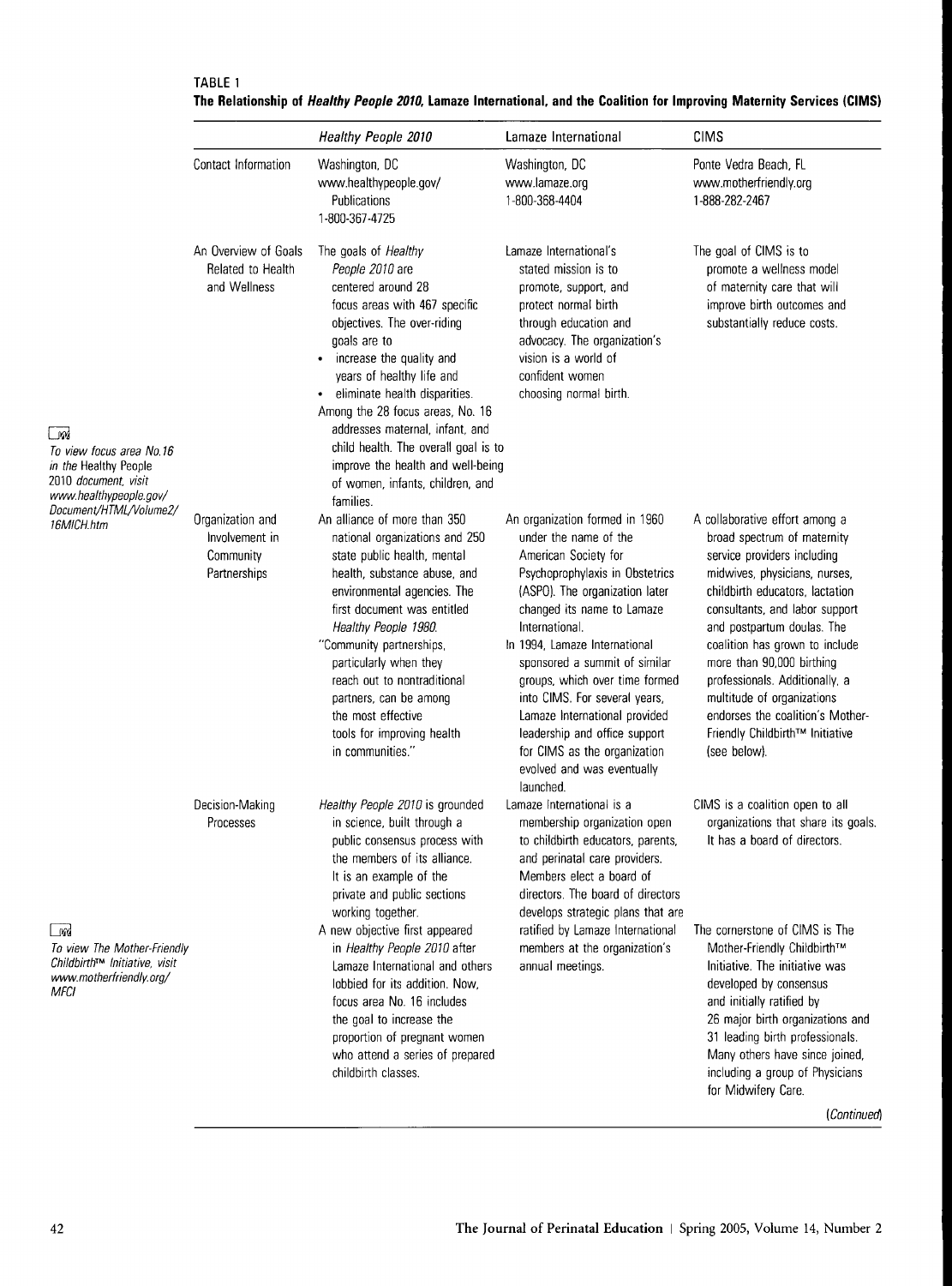# **TABLE 1 (Continued)**

|                                                  | Healthy People 2010                                                                                                                                                                                                                                                                                                                                                                                                                                                                                                                                                                                                                                                                                                                                                                                                                                                                                                                                                                                                                                                                                                                                                                                                                                                                                                                                                                          | Lamaze International                                                                                                                                                                                                                                                                                                                                                                                                                                                                                                                                                                                                                                                                                                                                                                                                                                                                                                                     | <b>CIMS</b>                                                                                                                                                                                                                                                                                                                                                                                                                                                                                                                                                                                                                                                                                                                                                                                                                                                                                                                          |                                                                                                                                                                                                                                                        |
|--------------------------------------------------|----------------------------------------------------------------------------------------------------------------------------------------------------------------------------------------------------------------------------------------------------------------------------------------------------------------------------------------------------------------------------------------------------------------------------------------------------------------------------------------------------------------------------------------------------------------------------------------------------------------------------------------------------------------------------------------------------------------------------------------------------------------------------------------------------------------------------------------------------------------------------------------------------------------------------------------------------------------------------------------------------------------------------------------------------------------------------------------------------------------------------------------------------------------------------------------------------------------------------------------------------------------------------------------------------------------------------------------------------------------------------------------------|------------------------------------------------------------------------------------------------------------------------------------------------------------------------------------------------------------------------------------------------------------------------------------------------------------------------------------------------------------------------------------------------------------------------------------------------------------------------------------------------------------------------------------------------------------------------------------------------------------------------------------------------------------------------------------------------------------------------------------------------------------------------------------------------------------------------------------------------------------------------------------------------------------------------------------------|--------------------------------------------------------------------------------------------------------------------------------------------------------------------------------------------------------------------------------------------------------------------------------------------------------------------------------------------------------------------------------------------------------------------------------------------------------------------------------------------------------------------------------------------------------------------------------------------------------------------------------------------------------------------------------------------------------------------------------------------------------------------------------------------------------------------------------------------------------------------------------------------------------------------------------------|--------------------------------------------------------------------------------------------------------------------------------------------------------------------------------------------------------------------------------------------------------|
| Achievable, Evidence-<br><b>Based Objectives</b> | Healthy People 2010 is grounded<br>in science and presents data<br>to support the following<br>objectives related to<br>maternity care:<br>16-1. Reduce fetal and<br>infant deaths.<br>16-4. Reduce maternal<br>deaths.<br>16-5. Reduce maternal illness<br>and complications due to<br>pregnancy.<br>16-6. Increase the proportion<br>$\bullet$<br>of pregnant women who<br>receive early and adequate<br>prenatal care.<br>16-7. Increase the proportion<br>٠<br>of pregnant women who<br>attend a series of prepared<br>childbirth classes.<br>16-8. Increase the proportion<br>of very low birth weight (VLBW) Lamaze International developed<br>infants born at Level III hospitals<br>or subspecialty perinatal centers.<br>16-9. Reduce cesarean births<br>$\bullet$<br>among low-risk (full term,<br>singleton, vertex presentation)<br>women.<br>16-10. Reduce low birth<br>weight (LBW) and very low<br>birth weight (VLBW).<br>16-11. Reduce preterm births.<br>16-12. Increase the proportion<br>٠<br>of mothers who achieve a<br>recommended weight gain during<br>their pregnancies.<br>16-17. Increase the proportion<br>of pregnancies begun with an<br>optimum folic acid level.<br>16-18. Increase abstinence from<br>alcohol, cigarettes, and illicit drugs<br>among pregnant women.<br>16-19. Increase the proportion<br>٠<br>of mothers who breastfeed<br>their babies. | Lamaze International sponsors<br>the Lamaze Institute for<br>Normal Birth, which was<br>founded upon six care practices<br>that support normal birth. These<br>care practices are based on<br>recommendations from the<br>World Health Organization and<br>include the following:<br>Labor begins on its own.<br>1.<br>Freedom of movement<br>2.<br>throughout labor.<br>Continuous labor support.<br>З.<br>No routine interventions.<br>4.<br>Nonsupine (e.g., upright<br>5.<br>or side-lying) positions for<br>birth.<br>6.<br>No separation of mother<br>and baby after birth, with<br>unlimited opportunities for<br>breastfeeding.<br>a licensing program to<br>recognize hospitals, birth<br>centers, group practices, and<br>other institutional providers<br>who meet Lamaze standards<br>and offer excellence in<br>childbirth education. The<br>licensing program also<br>includes standards for<br>Lamaze Approved Providers. | The Mother-Friendly Childbirth™<br>Initiative was developed and<br>ratified by CIMS (see www.<br>motherfriendly.org/MFCI/steps/).<br>The initiative urges maternity care<br>givers to:<br>1. Offer unrestricted access to<br>birth companions and support in<br>labor.<br>Provide information about its<br>2.<br>birthing practices and proce-<br>dures.<br>3.<br>Offer culturally competent care.<br>Allow freedom of movement<br>4.<br>for laboring women.<br>Provide policies and procedures<br>5.<br>for linking with other services.<br>Allow no routine practices that<br>6.<br>are not evidence-based.<br>7. Educate staff in nondrug pain<br>relief.<br>Encourage maternal/family<br>8.<br>contact with ill and preterm<br>infants.<br>Discourages nonreligious<br>9.<br>circumcisions.<br>Strive to achieve the WHO/<br>10.<br>UNICEF "Ten Steps of the Baby-<br>Friendly Hospital Initiative" to<br>promote breastfeeding. | ⊥ജ<br>For more information on<br>the Lamaze Institute for<br>Normal Birth, visit<br>www.normalbirth.<br>lamaze.org<br>∟md<br>For more information<br>on becoming a Lamaze<br>Approved Provider, visit<br>www.lamaze.org/childbirth/<br>GetApproved.asp |
| Set Time Lines for<br>Achievable Goals           | Healthy People 2010 provides<br>baseline measurements for<br>goals and targets that should<br>be achieved by the year 2010.                                                                                                                                                                                                                                                                                                                                                                                                                                                                                                                                                                                                                                                                                                                                                                                                                                                                                                                                                                                                                                                                                                                                                                                                                                                                  | Progress in maternity care<br>that is congruent with the<br>Lamaze mission and<br>standards can be measured<br>by the numbers of facilities<br>that become approved Lamaze<br>providers. Trends such as<br>the cesarean birth rate and<br>epidural choice can be monitored.                                                                                                                                                                                                                                                                                                                                                                                                                                                                                                                                                                                                                                                              | Improvement in maternal and<br>infant health care can be<br>measured by the numbers of<br>facilities designated as<br>mother-friendly.                                                                                                                                                                                                                                                                                                                                                                                                                                                                                                                                                                                                                                                                                                                                                                                               |                                                                                                                                                                                                                                                        |
|                                                  |                                                                                                                                                                                                                                                                                                                                                                                                                                                                                                                                                                                                                                                                                                                                                                                                                                                                                                                                                                                                                                                                                                                                                                                                                                                                                                                                                                                              |                                                                                                                                                                                                                                                                                                                                                                                                                                                                                                                                                                                                                                                                                                                                                                                                                                                                                                                                          | (Continued)                                                                                                                                                                                                                                                                                                                                                                                                                                                                                                                                                                                                                                                                                                                                                                                                                                                                                                                          |                                                                                                                                                                                                                                                        |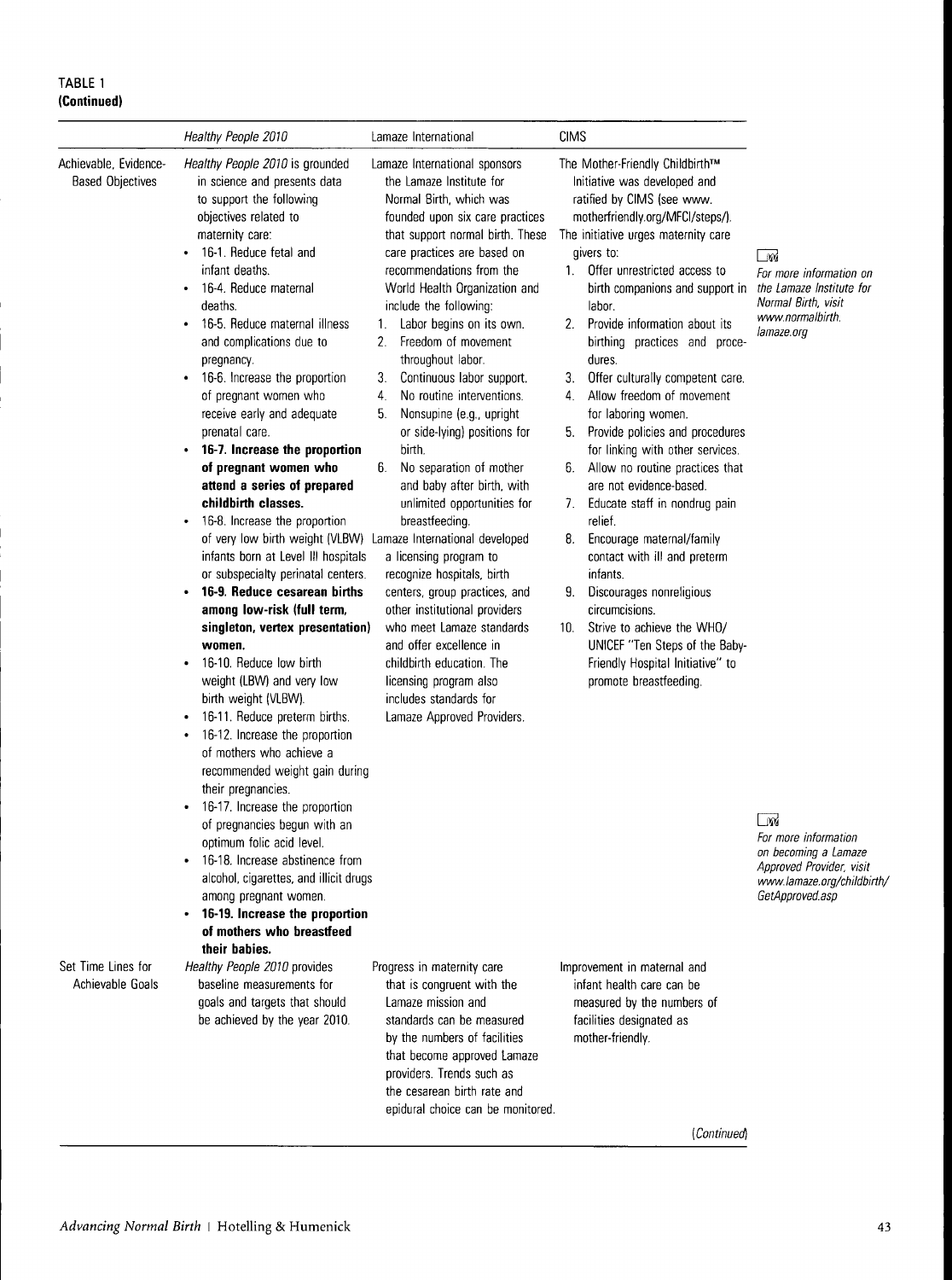|                                                                         | Healthy People 2010                                                                                                                                                                                                                                                                                                                                                                                                                                                                                                       | Lamaze International                                                                                                                                                                                                                                                                                                                          | <b>CIMS</b>                                                                                                                                                                                                                                                                                                                                                                                                                                                                                                                     |
|-------------------------------------------------------------------------|---------------------------------------------------------------------------------------------------------------------------------------------------------------------------------------------------------------------------------------------------------------------------------------------------------------------------------------------------------------------------------------------------------------------------------------------------------------------------------------------------------------------------|-----------------------------------------------------------------------------------------------------------------------------------------------------------------------------------------------------------------------------------------------------------------------------------------------------------------------------------------------|---------------------------------------------------------------------------------------------------------------------------------------------------------------------------------------------------------------------------------------------------------------------------------------------------------------------------------------------------------------------------------------------------------------------------------------------------------------------------------------------------------------------------------|
|                                                                         | Both Lamaze International and<br>CIMS encourage maternal<br>infant care providers to offer<br>services that will improve<br>selected aspects of maternity<br>care and meet Healthy People<br>2010 objectives. While both<br>organizations focus heavily<br>on the birth itself. Lamaze<br>International and CIMS advocate<br>patient education programs that<br>address the broader topic of<br>maternity care, including holistic<br>maternity care throughout the<br>pregnancy.                                         | One of the primary ways<br>Lamaze International<br>pursues its mission is by<br>educating new childbirth<br>educators through its<br>internationally recognized<br>Lamaze Childbirth Educator<br>Program and Certification<br>Examination. To date, Lamaze<br>has educated and certified over<br>11,000 with the LCCE educator<br>credential. |                                                                                                                                                                                                                                                                                                                                                                                                                                                                                                                                 |
| <b>Address Disparate</b><br>Mortality Rates                             | According to Healthy People<br>2010, the fetal mortality rate<br>among African Americans was<br>12.7 per 1,000 in 1995, 1.8 times<br>that of the entire population.<br>Moreover, this gap has widened since<br>1990. The fetal mortality rate<br>among African Americans declined<br>by only 4.5% over this period,<br>a decline of less than 1% per year.<br>Targeting prenatal risk screening<br>and intervention to high-risk<br>groups, particularly African-<br>American women, is critical to<br>reducing this gap. | Lamaze public documents are<br>silent on this issue.                                                                                                                                                                                                                                                                                          | In the preamble to The Mother-<br>Friendly Childbirth™ Initiative,<br>CIMS recognizes that the<br>maternal mortality rate in the U.S.<br>is four times greater for African-<br>American women than for Euro-<br>American women. The preamble<br>also notes the current maternity<br>care system in the U.S. does not<br>provide equal access to health-<br>care resources for women from<br>disadvantaged population groups,<br>women without insurance, and<br>women whose insurance dictates<br>caregivers or place of birth. |
| The Relationship<br>Between a Healthy<br>Birth and a Healthy<br>Society | Healthy People 2010 states the<br>health of mothers, infants, and<br>children is of critical importance.<br>both as a reflection of the<br>current health status of a<br>large segment of the<br>U.S. population and as a<br>predictor of the health of the<br>next generation.                                                                                                                                                                                                                                           | The Lamaze Philosophy of<br>Birth includes the statement<br>that the experience of birth<br>profoundly affects women<br>and their families. It also states<br>women's confidence and ability<br>to give birth is either enhanced<br>or diminished by the care provider<br>and place of birth.                                                 | In the preamble to The Mother-<br>Friendly Childbirth™ Initiative,<br>CIMS recognizes that, in spite of<br>spending far more money per<br>capita on maternity and newborn<br>care than any other country, the<br>U.S. falls behind most industrialized<br>countries in perinatal morbidity<br>and mortality rates.                                                                                                                                                                                                              |

- of 3,287 deliveries in 1988, 86.1% were performed by midwives;
- the rate of instrumental delivery was 0.3%;
- the rate of oxytocin augmentation was 6.4%;
- 11.1% of infants required special or intensive care;
- there was a 9.2/1,000 neonatal mortality rate for all birth weights; and
- there was a 3.7/1,000 neonatal mortality rate for infants over 1,000 g.

In a vulnerable-populations study, Paine and colleagues (2000) compared visits and care practices of nurse-midwives to those of obstetrician-gynecologists (OB/GYNs). The researchers found that

- 1. 70% of women and newborns seen by nursemidwives were considered vulnerable by virtue of age, sex, education, ethnicity, or place of residence;
- 2. these groups are at risk for poor outcomes or poor health-care access; and
- 3. in addition to services provided in urban and suburban settings, 20% of the nurse-midwives provided services in rural areas.

When the researchers examined a subset of 4,305 visits to CNMs compared to 5,473 visits to OB/GYNs in similar settings, they found that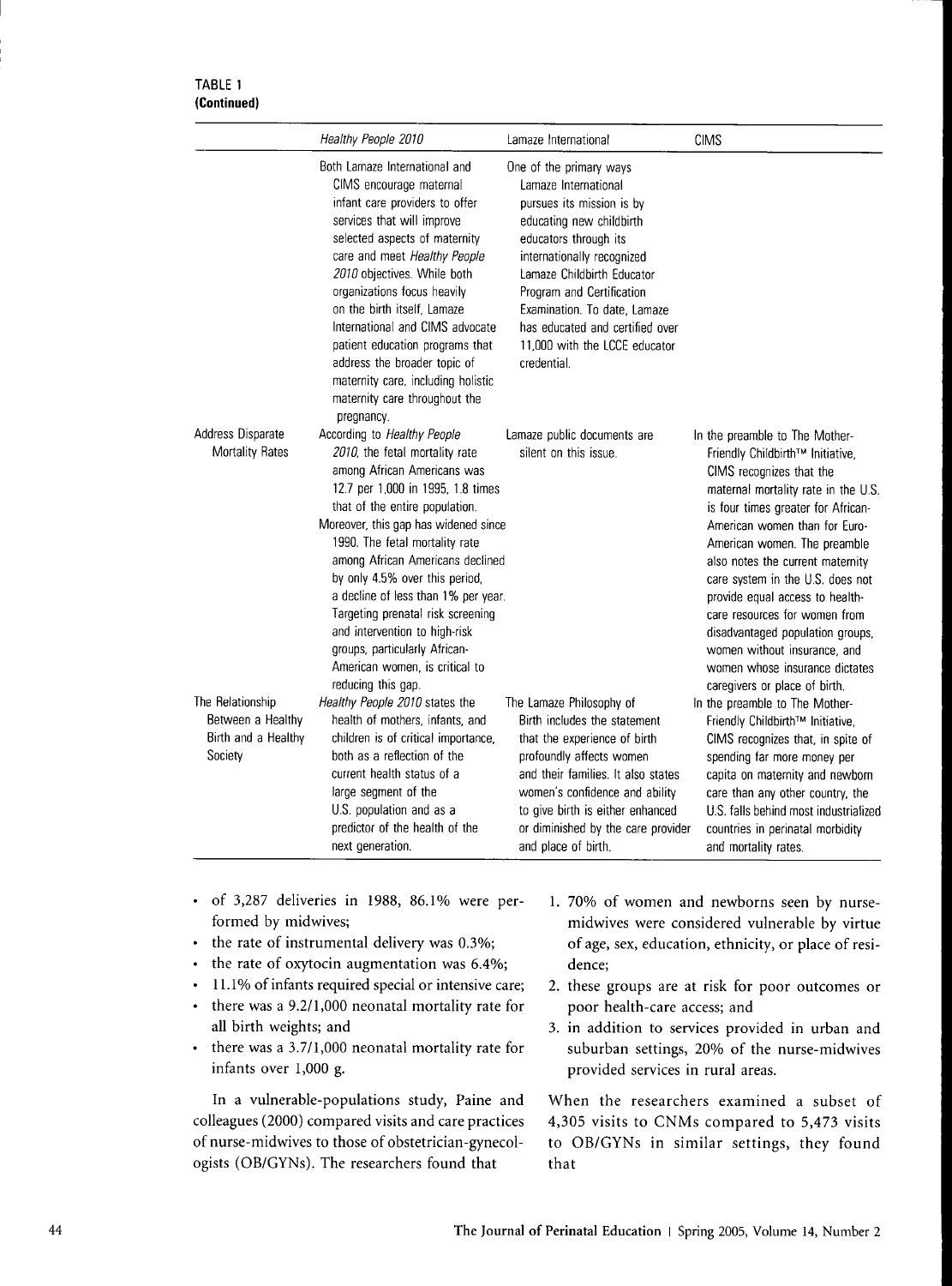- a larger proportion of CNM visits were made by women who were publicly insured and less than 25 years old;
- the majority of CNM visits were for maternity care;
- the majority of visits to OB/GYNs were for gynecological and/or family planning concerns;
- face-to-face time was longer for CNMs; and
- visits with CNMs involved more client education and counseling.

# *Research Supports the Efficacy of a Midwifery Model of Care*

Collectively, the data reported in these studies confirm that the midwifery model of care differs from medical care in that the approach is holistic and educational and uses fewer invasive interventions. This applies even when caring for high-risk mothers, with whom midwifery care can produce good birth outcomes with lower intervention rates. From this, one may logically conclude that fewer interventions lead to lower health-care costs. It is important to note the economic savings because in some practices midwives are pressured to be more economically efficient in seeing more patients within a shorter period of time, thus generating more revenue for a practice. The extra time taken in a midwifery model of care with prenatal women is sometimes seen as "mothering and smothering" if attention is not paid to the potential eventual economic savings from lower rates of surgery and other interventions. For more information on differences in care, see *The Thinking Woman's Guide to a Better Birth* by Henci Goer (1999). Goer compares cesarean birth rates with instrumental birth rates among obstetricians, family practitioners, and certified nurse-midwives. Across many studies, both cesarean rates and instrumental birth rates are consistently lower for family practitioners and midwives than for obstetricians.

### **INTERVENTIONS: EVIDENCE AND REALITY**

There are instances in which almost all medical interventions are the route of choice for specific individuals who have conditions in which the use of interventions is warranted. However, when unneeded, the routine use of interventions interferes with the promotion of normal birth. Thus, to promote normal birth, it is useful to understand more about specific unwarranted interventions. The gold standard for evidence-based maternity care can be found in the Cochrane Database of Systematic Reviews. Cochrane reviewers identify studies that are

One may logically conclude that fewer interventions lead to lower health-care costs.

likely to provide the best evidence for evaluating interventions. The reviewers then use systematic analysis to provide information for those whose decisions affect care. *A Guide to Effective Care in Pregnancy and Childbirth* (Enkin et al, 2000) provides a summary of the conclusions presented in the Cochrane Database of Systematic Review related to interventions for pregnancy and childbirth. Interventions (forms of care) are classified under one of six options:

- 1. beneficial forms of care;
- 2. forms of care likely to be beneficial;
- 3. forms of care with a trade-off between beneficial Woman's Guide to a Better and adverse effects;
- 4. forms of care of unknown effectiveness;
- 5. forms of care unlikely to be beneficial; and
- 6. ineffectiveness or harm demonstrated by clear evidence.

Whereas the Cochrane database provides guidance as to the efficacy of interventions used in maternity care, the next question to examine is the nature of the care actually received by women in the United States. This question was addressed in a study developed by the Maternity Center Association. The *Listening to Mothers* survey (Declercq, Sakala, Corry, Applebaum, & Risher, 2002) examined women's childbearing experiences that occurred within 24 months prior to the survey. A total of 136 mothers were interviewed by telephone and 1,447 completed a written survey. Harris Interactive, a well-known leader in interactive health surveys, conducted the survey, and the results provide an estimate of the frequency with which interventions are used. For comparison purposes. Table 2 lists the Cochrane ratings of various maternity care procedures, along with women's experiences with those procedures, as reported in the *Listening to Mothers* survey. From comparing the data, shaving, enemas, IVs, withholding nourishment and water, early rupture of membranes, electronic fetal monitoring, inductions, episiotomy, and cesarean birth are interventions shown to be overused in the United States. In addition to being costly, this overuse interferes with advancing normal birth and its benefits.

#### **POSTPARTUM DEPRESSION**

In addition to physical safety and economic outcomes, psychological outcomes of maternity

# $\Box$ m

Henci Goer's The Thinking Birth is available at the Lamaze Bookstore and Media Center (www. lamaze.org).

**r—i** For a synopsis of A Guide to Effective Care in Pregnancy and Childbirth (Enkin et al.), visit www.maternitywise.org/ guide/synopsis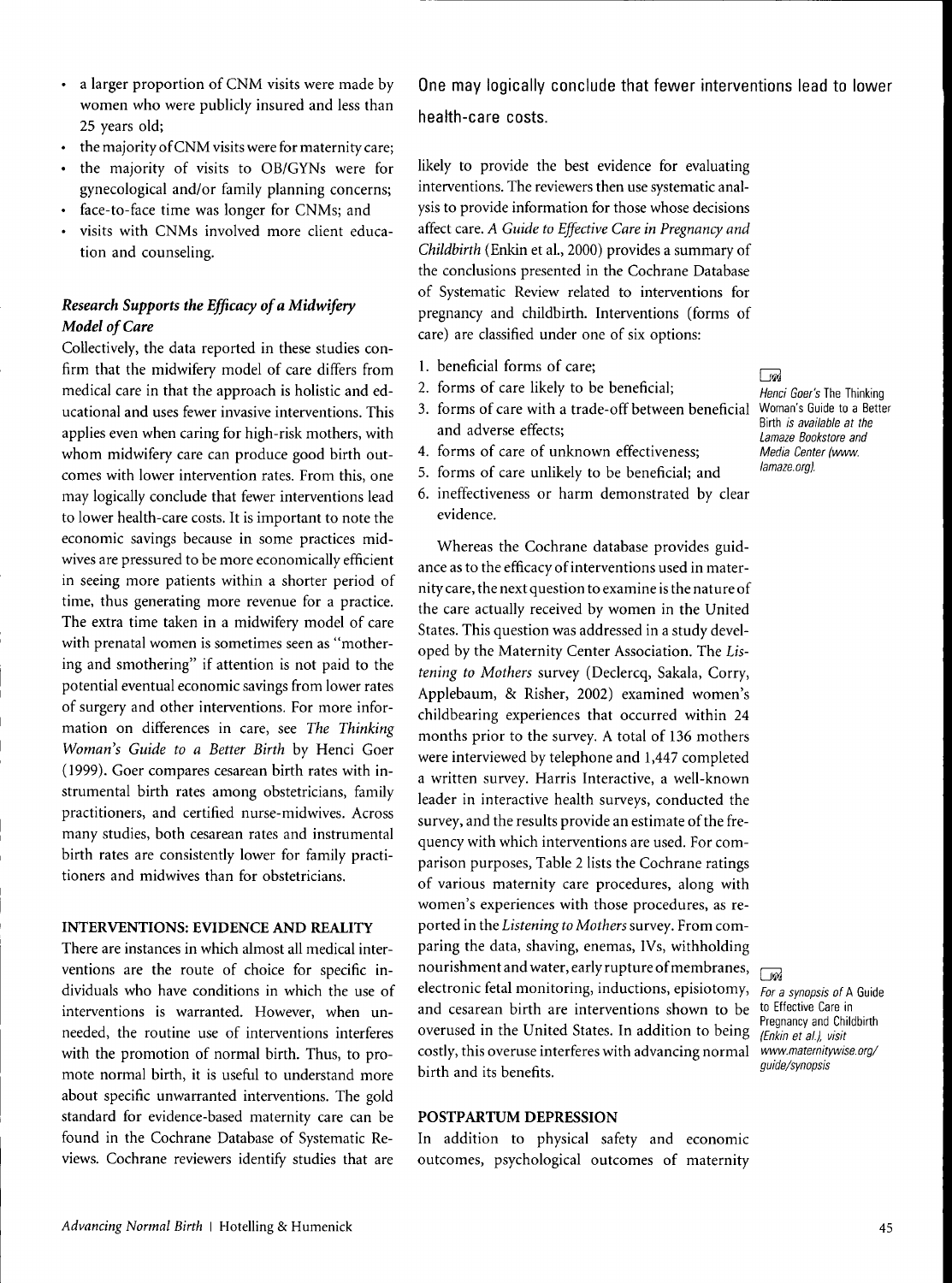| <b>Birth Care Interventions</b>             | <b>Cochrane Database of Systematic</b><br>Reviews Rating                                                                                                 | <b>Listening To Mothers Survey Results</b>                                                                                    |
|---------------------------------------------|----------------------------------------------------------------------------------------------------------------------------------------------------------|-------------------------------------------------------------------------------------------------------------------------------|
| Shaving                                     | Ineffectiveness or harm demonstrated by<br>clear evidence                                                                                                | Nearly 1 out of 5 women                                                                                                       |
| Enemas                                      | Ineffectiveness or harm demonstrated by<br>clear evidence                                                                                                | Fewer than 1 in 20 women                                                                                                      |
| <b>IVs</b>                                  | Forms of care unlikely to be beneficial                                                                                                                  | Almost 9 out of 19 women                                                                                                      |
| Withholding nourishment<br>and water        | Forms of care unlikely to be beneficial                                                                                                                  | 2/3 not allowed to drink Almost 9 out of<br>10 not allowed to eat                                                             |
| Early rupture of membranes                  | Forms of care of unknown effectiveness                                                                                                                   | Over half of the mothers had ruptured bags<br>of water (RBOW) for augmentation; nearly<br>6/10 mothers had RBOW for induction |
| Electronic fetal monitoring                 | Ineffectiveness or harm demonstrated by<br>clear evidence                                                                                                | Over 9 out of 10 mothers                                                                                                      |
| Induction                                   | Forms of care with a trade-off between<br>beneficial and adverse effects                                                                                 | Almost 6 out of 10 for medical reasons:<br>nearly 1 in 5 mothers for nonmedical<br>reasons                                    |
| Episiotomy                                  | Forms of care likely to be ineffective or harmful                                                                                                        | Over 1/3                                                                                                                      |
| Cesarean Rate                               | The optimal rate is not known, but from national<br>data available, little improvement in outcome<br>appears to occur when rates rise above<br>about 7%. | $1$ in $4$                                                                                                                    |
| Vaginal Birth After Cesarean<br>(VBAC) Rate | Forms of care that are likely to be beneficial                                                                                                           | 1 in 4 of those with prior cesarean; nearly<br>half denied option of VBAC                                                     |

# **TABLE** 2 **Common Birth Care Interventions: Recommended for Mothers vs. Experienced by Mothers**

experiences are also important. As reported in *A Guide to Effective Care in Pregnancy and Childbirth* (Enkin et al., 2000), the Cochrane report of research notes the following:

- Lack of social and psychological support during the days and weeks after birth is one of the main reasons why unhappiness after childbirth is such a common problem.
- Sociological and psychological studies have provided strong evidence of a relationship between some social conditions and postpartum depression. The social conditions linked with depression are
- only rarely out of the ordinary; more often, they correspond to social expectations about normal womanhood and normal motherhood.

In the *Listening to Mothers* survey (Declercq et al., 2002), women reported high levels of depression and relatively low levels of related professional care:

- 1 out of 5 (19%) women who had given birth in the past two years scored 13 or above on the Edinburgh Postnatal Depression Scale.
- 1 out of 5 (19%) respondents said they had consulted a health-care or mental-health professional.
- Nearly 6 out of 10 women (57%) scoring 13 or higher on the Edinburgh Postnatal Depression

Scale had not seen a professional about concerns for their mental health since giving birth.

These numbers suggest that monitoring psychological and social well-being is an important part of perinatal care. The midwifery model of care recognizes and addresses this critical aspect of support.

# **BREASTFEEDING SUPPORT**

An aspect not discussed in many documents on advancing normal birth is the connection between normal birth and an alert newborn infant ready to launch breastfeeding. Both Lamaze International and CIMS propose promoting normal birth and initiating breastfeeding as routine perinatal care. One of the specific objectives in *Healthy People 2010* is to increase breastfeeding rates. The authors of A *Cuide to Effective Care in Pregnancy and Childbirth* (Enkin et al, 2000) also connect pregnancy, childbirth, and breastfeeding in the following statement:

*Those who care for women during pregnancy and childbirth play a crucial role in enabling a woman to breastfeed successfully. Now that sound, research-based information is readily available to them, the professional ignorance that may have been understandable in the past is no longer tolerable* (p. 453).

 $\Box$ m To view the full report of the Listening to Mothers survey, visit www. maternitywise. org/ listeningtomothers/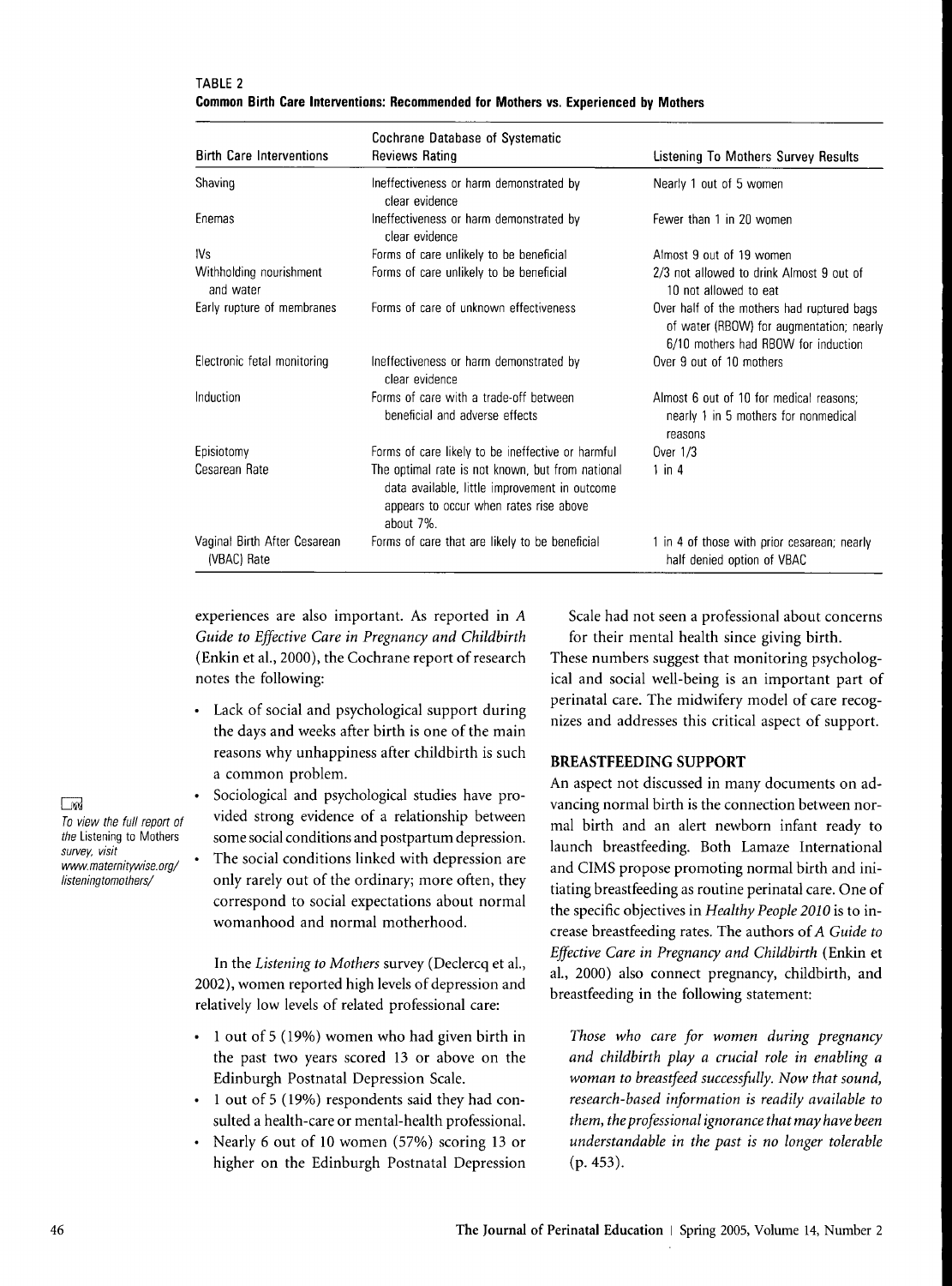# **IMPLICATIONS FOR PERINATAL EDUCATORS**

The information addressed in this article would suggest questions to ask when expectant mothers choose a perinatal care provider. The expectant mother who aspires to experience a normal birth should plan to interview potential care providers with questions about the rate of their use of the various interventions common to obstetric care.

However, childbirth and perinatal educators often do not see expectant parents until the care provider has been chosen. The majority of these women may have already arranged for assistance from a care provider who uses a medical model of care that will result in interventions beyond those that are evidence-based by research studies or desired by the expectant mother. Thus, when facing a class of expectant parents, the childbirth educator can predict that 1/4 of the mothers will have cesarean births, some of which will be neither desired nor medically indicated. Yet, after prenatal care has been chosen and begun, limitations exist on what an educator can say within her professional role. It would be more disturbing than helpful to many expectant parents to even consider changing care providers late in pregnancy. Further, it would be outside the childbirth educator's professional scope of practice to express opinions on the practices of a specific care provider, as long as those practices are legal. How then can a childbirth educator advance normal birth with a group of expectant parents who have already chosen their care provider?

Using one approach, childbirth educators have long encouraged couples to write out a preferred

#### TABLE 3

#### **Recommended Web Sites with Information to Advance Normal Birth**

- Lamaze International: www.lamaze.org
- Lamaze Institute for Normal Birth: www.normalbirth.lamaze.org
- The Coalition for Improving Maternity Services (CIMS): www.motherfriendly.org
- Healthy People 2010: Understanding and Improving Health: www.healthypeople.gov/Publications
- A Guide to Effective Care in Pregnancy and Childbirth: www.maternitywise.org/guide/synopsis
- Listening to Mothers survey: www.maternitywise.org/ listeningtomothers/
- The Mother-Friendly Childbirth™ Initiative: www.motherfriendly.org
- Citizens for Midwifery: www.cfmidwifery.org
- HHS Blueprint for Action on Breastfeeding: www.cdc.gov/breastfeeding/report-blueprint.htm

When facing a class of expectant parents, the childbirth educator can predict that 1/4 of the mothers will have cesarean births, some of which will be neither desired nor medically indicated.

mother wants will positively guide the practice of An excellent resource for woman develop a birth plan (e.g., the care provider  $\Delta s^2$  (www.motherfriendly. birth plan and engage in a discussion with their care providers. This can readily be done without pointing fingers at the practice of any given care professional. Further, knowing what an expectant  $\Box$ some care providers. It may facilitate the conversation if all those who participate in helping the and the childbirth educator) have common definitions of terms such as *natural birth, normal birth, fully-supported birth,* and *fully informed parent.* Currently, some care providers refer to any vaginal birth as a "natural birth"—a definition not used by LCCE educators. Thus, encouraging expectant mothers to ask questions to confirm that discussions about birth plans are based on common definitions may be helpful.

In class, a handout can be provided to give the expectant couples Web addresses listed in this article wherein they can read in more depth what is said by a variety of professionals, organizations, and research—such as Lamaze International, CIMS, *Healthy People 2010,* and the *Listening to Mothers* survey (see Table 3). The couples will learn a lot about care choices they can make or topics they can discuss with their health-care provider.

Childbirth educators can also play an advocacy role outside their classrooms. They can volunteer to speak to high school or college students about choices in childbirth. They can also organize prepregnancy sessions at locations such as the library or other places that might provide a room and publicity. They can join young parents to find common ground in developing an advocacy plan for their community for educating prepregnant women about choices in childbirth. Young parents can be effective normal birth advocates, with the childbirth educator as their counsel and a source of information.

In summary, advocacy work is easier when proponents feel well supported by national groups and evidence-based research. The intent of this article is

Young parents can be effective normal birth advocates, with the childbirth educator as their counsel and a source of information.

expectant parents is the CiMS document, "Having a Bahy? Ten Questions to

orgl.

 $\Box$ m

For a list of birth networks and advocacy groups or to learn how to start a birth network, visit www.normalhirth.lamaze.org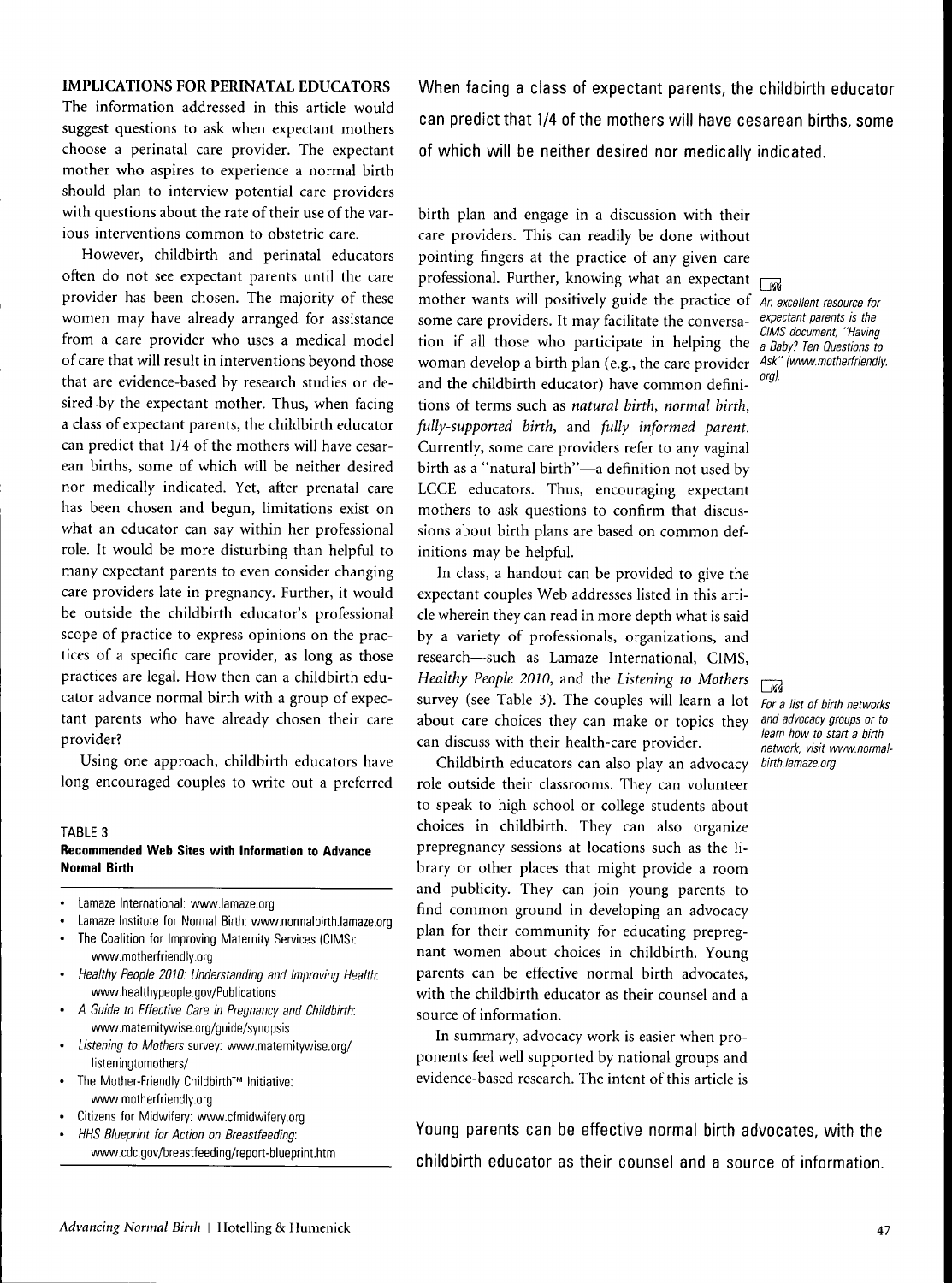column in this issue f'The Dance of Advocacy," pp. 37-40).

 $\begin{bmatrix} \mathcal{G} \\ \mathcal{G} \end{bmatrix}$  to summarize some of that support. However, it for more ideas on childbirth takes individuals in each community to bring that *For more ideas on childbirth* takes individuals in each community to bring that *advocacy, see Judith Loth* advocacy, see Judith Loth-<br>*ian's "Navigating the Maze"* advocacy to the level of the childbearing woman. Can Normal birth advocates, start your engines!

# **REFERENCES**

- Baruffi, G., Dellinger, W. S., Jr., Strobino, D. M., Rudolph, A., Timmons, R. G., & Ross, A. (1984). Patterns of obstetric procedures use in maternity care. *Obstetrics and Gynecology,* 64(4), 493-498.
- Citizens for Midwifery. (1996). *The midwives model of care.* Retrieved March 12, 2005, from www.cfmidwifery.org/ mmoc/define.aspx
- Coalition for Improving Maternity Services [CIMS]. (1996). *The Mother-Friendly Childbirth™ Initiative.* Retrieved March 12, 2005, from www.motherfriendly.org/ MFCI/steps
- Declercq, E. R., Sakala, C, Dorry, M. P., Applebaum, S., & Risher, P. (2002). *Listening to mothers: Report of the first national U.S. survey of women's childbearing experiences.* New York: Maternity Center Association. Also, retrieved March 12, 2005, from www.maternitywise. org/listeningtomothers/
- Enkin, M., Keirse, M. J. N. C, Neilson, J., Crowther, C, Duley, L., Hodnett, E., & Hofmeyr, J. (2000). *A guide to effective care in pregnancy and childbirth* (3<sup>rd</sup> ed.). Oxford, UK: Oxford University Press. Also, see www.maternitywise.org/guide/synopsis
- Goer, H. (1999). *The thinking woman's guide to a better birth.* New York: Perigee Books.
- Greulich, B., Paine. L. L, McClain, C, Barger, M. K., Edwards, N., & Paul, R. (1994). Twelve years and more than 30,000 nurse-midwife-attended births: The Los Angeles County and University of Southern California Women's Hospital Birth Center experience. *Journal of Nurse Midwifery,* 39(4), 185-196.
- Haire, D. B., & Elsberry, C. C. (1991). Maternity care and outcomes in a high-risk service: The North Central Bronx Hospital experience. *Birth*, 18(1), 33-37.
- MacDorman, M. F., & Singh, G. K. (1998). Midwifery care: Social and medical risk factors and birth outcomes in the U.S.A. *Journal of Epidemiology and Community Health,* 52(5), 310-317.
- Paine, L. L., Johnson, T. R., Lang, J. M., Gagnon, D., Declercq, E. R., Dejoseph, J., Scupholme, A., Strobino, D., & Ross, A. (2000). A comparison of visits and practices of nurse-midwives and obstetrician-gynecologists in ambulatory care settings. *Journal of Midwifery and Women's Health,* 45(1), 37-44.
- U.S. Department of Health and Human Services. (2000a). *Healthy People 2010: Understanding and Improving Health* (2<sup>nd</sup> ed.). Washington, DC: U.S. Government Printing Office. Also, retrieved March 12, 2005, from www.healthypeople.gov/Publications
- U.S. Department of Health and Human Services. (2000b). *HHS blueprint for action on breastfeeding.* Washington, DC: U.S. Government Printing Office. Also, retrieved March 12, 2005, from www.cdc.gov/breastfeeding/ report-blueprint.htm

### **OTHER RESOURCES FOR PERINATAL EDUCATIORS**

- Caulfield, L. E., Gross, S. M., Bentley, M. E., Bronner, Y., Kessler, L., Jensen, J., Weathers, B., & Paige, D. M. (1998). WIC-based interventions to promote breastfeeding among African-American women in Baltimore: Effects on breastfeeding initiation and continuation. *Journal of Human Lactation, 14{\),* 15-22.
- Coalition for Improving Maternity Services [CIMS]. (2003a). *The risks of cesarean delivery to mother and baby: A fact sheet.* Retrieved March 12, 2005, from www.motherfriendly.org
- Coalition for Improving Maternity Services [CIMS]. (2003b). *Breastfeeding is priceless. No substitutes for human milk. A CIMS fact sheet.* Retrieved March 12, 2005, from www.motherfriendly.org
- Haire, D. (1981). Improving the outcome of pregnancy through increased utilization of midwives. *Journal of Nurse Midwifery,* 26(1), 5-8.
- Jolly, R. (1990). Breastfeeding and health care services. *International Journal of Cynecology and Obstetrics,*  $3I(S1)$ , 7-9.
- Leighton, B. L., & Halpern, S. H. (2002). The effect of epidural analgesia on labor, maternal and neonatal outcomes: A systematic review. *American Journal of Obstetrics and Cynecology, 186{5),* S69-S77.
- Lieberman, E., & O'Donoghue, C. (2002). Unintended effects of epidural analgesia during labor: A systematic review. *American Journal of Obstetrics and Cynecology, 186{5),* S31-S68.
- Perez-Escamilla, R., Pollitt, E., Lonnerdal, B., & Dewey, K.G. (1994). Infant feeding policies in maternity wards and their effect on breastfeeding success: An analytical overview. *American Journal of Public Health,* 84(1), 89-97.
- Stewart, R. B., & Clark, L. (1982). Nurse-midwifery practice in an in-hospital birthing center: 2050 births. *Journal of Nurse Midwifery, 27{3),* 21—26.
- Van Alten, D., Eskes, M., & Treffers, P. E. (1989). Midwifery in the Netherlands—The Wormerveer study: Selection, mode of delivery, perinatal mortality and infant morbidity. *British Journal of Obstetrics and Cynaecology, 96(6),* 656-662.

BARBARA HOTELLING *is an independent childbirth educator and doula in Rochester Hills, Michigan. She has served as president of Lamaze International, president of Doulas of North America (DONA), and chair of the Coalition for Improving Maternity Services (QMS).* SHARRON HUMENICK *is the editor* of The Journal of Perinatal Education. *She is also a professor in the Maternal Child Department of the School of Nursing at Virginia Commonwealth University in Richmond, Virginia, and co*author of Childbirth Education: Practice, Research, and Theory *(W.B. Saunders), now in its second edition.*